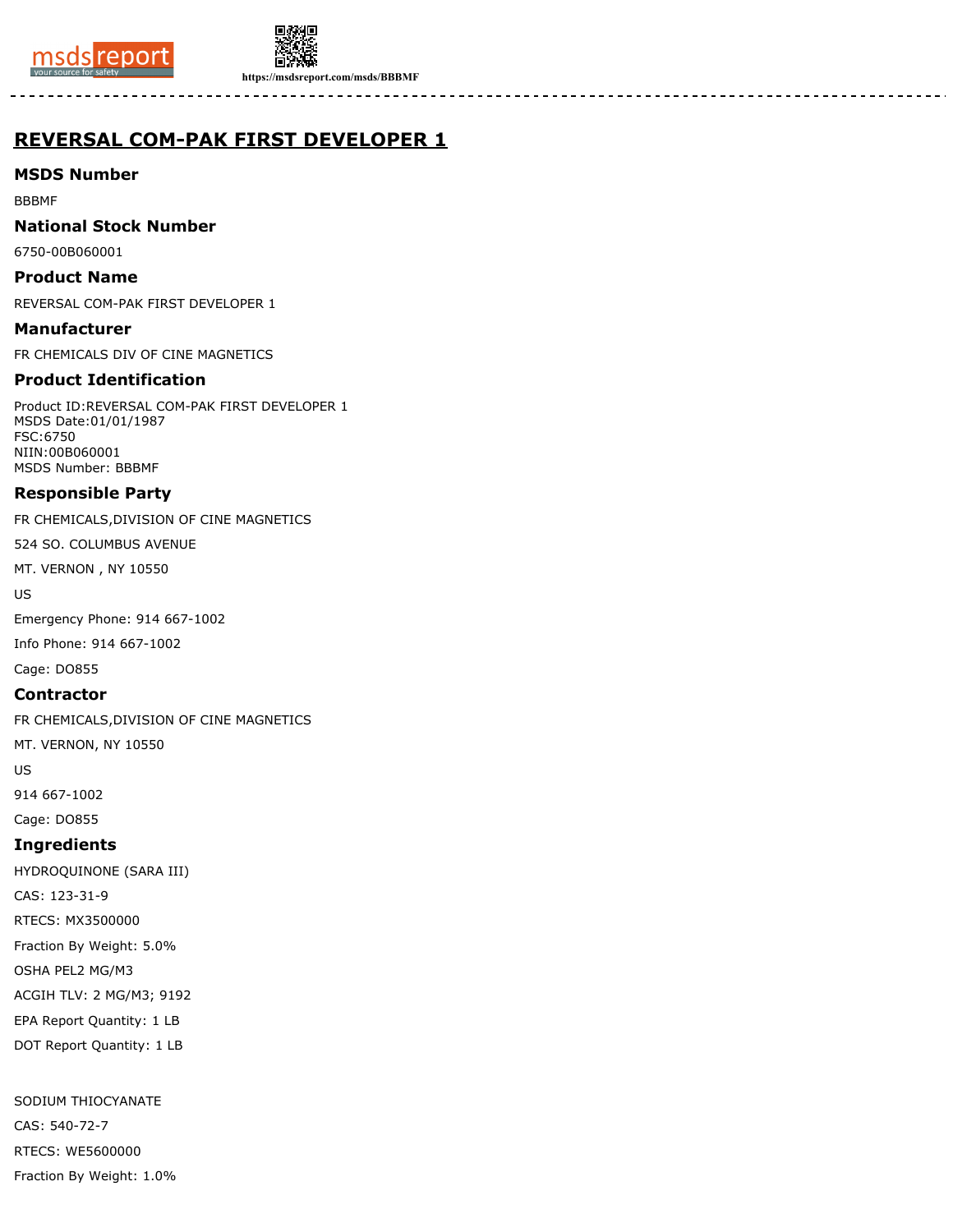



**https://msdsreport.com/msds/BBBMF**

SODIUM SULFITE CAS: 7757-83-7 RTECS: WE2150000 Fraction By Weight: 10%.

CAUSTIC SODA

CAS: 1310-73-2

Fraction By Weight: 3.0%

OSHA PEL2 MG/M3

ACGIH TLV: C 2 MG/M3; 9293

EPA Report Quantity: 1000 LBS

DOT Report Quantity: 1000 LBS

#### **Hazards**

Routes of Entry: Inhalation:YES Skin:YES Ingestion:YES Effects of Overexposure:MAY CAUSE EYE AND SKIN IRRITATION

#### **First Aid**

First Aid:EYE-FLUSH IMMEDIATELY WITH PLENTY OF WATER FOR 15 MIN.CALL PHYSICIAN.SKIN:FLUSH WITH WATER.

### **Fire Fighting**

Flash Point:NONE Extinguishing Media:NOT FLAMMABLE Fire Fighting Procedures:NONE Unusual Fire/Explosion Hazard:NONE

### **Accidental Release**

Spill Release Procedures:FLUSH TO CHEMICAL SEWER WITH WATER.

### **Handling**

Handling and Storage Precautions:AVOID CONTACT WITH EYES,SKIN AND CLOTHING. Other Precautions:DO NOT TAKE INTERNALLY.

# **Exposure Controls**

Ventilation:PROVIDE ADEQUATE VENTILATION. Protective Gloves:MAY BE WORN Eye Protection:SAFETY GOGGLES Supplemental Safety and Health

### **Chemical Properties**

Spec Gravity:1.115 pH:11.84 Solubility in Water:COMPLETE Appearance and Odor:CLEAR,ODORLESS SOLUTION

# **Stability**

Stability Indicator/Materials to Avoid:YES

### **Disposal**

Waste Disposal Methods:FLUSH TO CHEMICAL OR INDUSTRIAL PROCESS SEWER.

Disclaimer (provided with this information by the compiling agencies): This information is formulated for use by elements of the Department of Defense. The United States of America in no manner whatsoever, expressly or implied, warrants this information to be accurate and